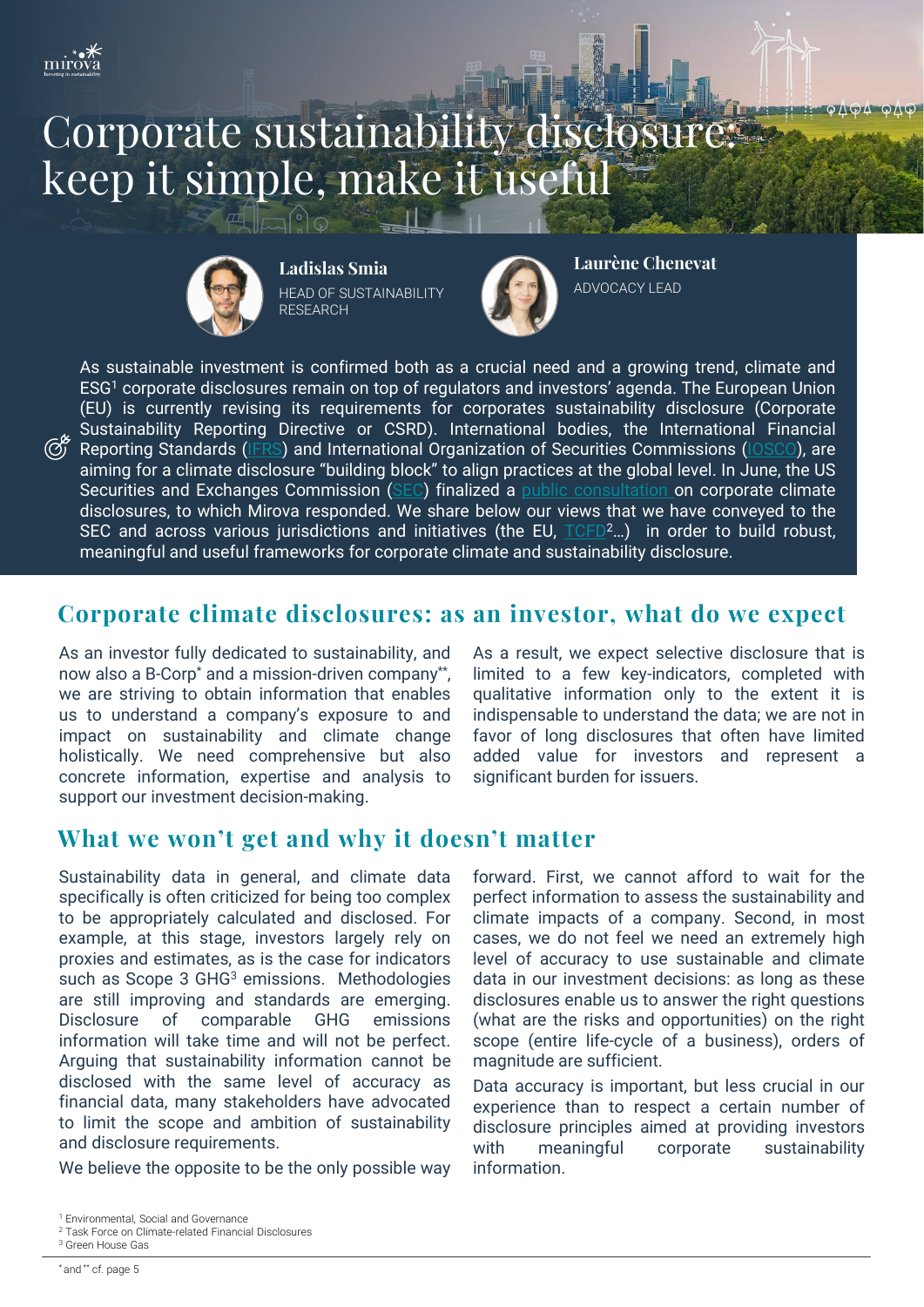

# **Our investor recommendation: keep it simple, make it useful**



Source: Natixis Investment Managers International

# Comprehensiveness of disclosures

Climate and sustainability disclosure should enable investors to evaluate the whole impact of a company on climate, in order to make informed investment decisions

#### a. Risks, opportunities and impact as a whole

We believe the level of risks and opportunities can be determined mainly through the share of activity that is exposed to green/climate-environmentally sustainable activities and the share of activities that is exposed to brown/unsustainable activities, in addition to potentially neutral activities. This information could be tracked using financial metrics such as revenues. Investments (capital expenditures and operating expenses), profit and loss accounts indicators, Research and

Development expenses should also be considered. Providing a forward-looking perspective is also a crucial element for investors. In this regard, it is of particular importance that an issuer can demonstrate how its entire business model can contribute to reaching certain defined sustainability objectives (for example, the Paris agreement and/or its own climate/sustainabilityrelated objectives such as Net-Zero commitments)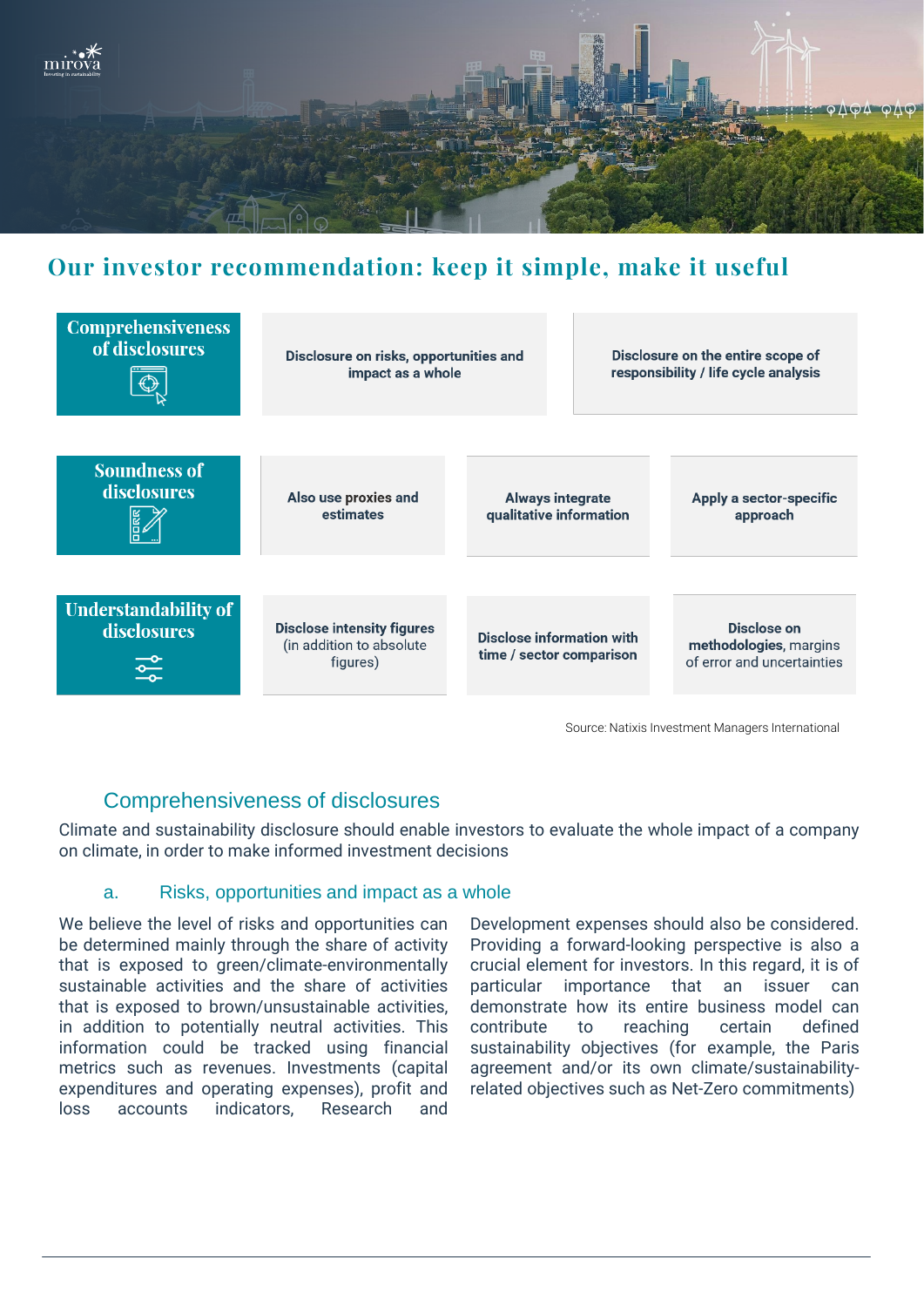

#### b. Take into account the entire scope of responsibility and life cycle

Issuers' impact on climate and sustainabilityrelated issues are not limited to the operations they directly manage. Disclosures that are limited to an issuer's direct operations would not prove sufficient to investors to comprehend the level of climate-related risks and opportunities associated with a business model. Indeed, reporting of all Scope 3 GHG emissions allows investors to assess the full impact of a company's products and services along the value chain. As importantly,

investors need access to information related to avoided GHG emissions resulting from the company's business model and activities (sometimes called negative emissions). The limitation of climate disclosure to a company's direct operations impairs the investor's ability to evaluate the impact of the climate related risks and opportunities on the company's future operating performance.

#### These disclosure objectives are not easy to reach but focusing on a few key indicators that can be easily **computed by corporate issuers is the right approach.**

## Soundness of disclosures

Information requests to issuers should be adapted to the complexity of climate and sustainability-related considerations, so as to obtain meaningful information.

### a. Also use proxies and estimates

In our experience, it is better to have estimated data on the entire value chain than information that is precise, but on a limited scope. Where an indicator is relevant but unperfect (like scope 3 emissions and avoided emissions), estimates should be used. Where no data or indicator exists, using proxies is a necessity as it is the only way to provide workable information. For example, in addition to GHG emissions data, exposure

indicators are interesting proxies for investors to assess the level of exposure to certain sustainability issues (positive or negative) through the share of revenues derived from certain activities, such as fossil fuels. Issuers' controversies review (external stakeholders reporting of controversial practices on issuers' sustainability practices) is also a good proxy on exposure to climate/ESG-related risks.

#### b. Always integrate qualitative information

Quantitative indicators are important but, used alone, are not sufficient to describe the complexity of a company on sustainability issues. Qualitative information describing a company's approach to climate change and sustainability issues, how it

governs itself to tackle material sustainability exposures and risks, how it identifies, pilots and manages its climate impact: this type of information is in all cases indispensable.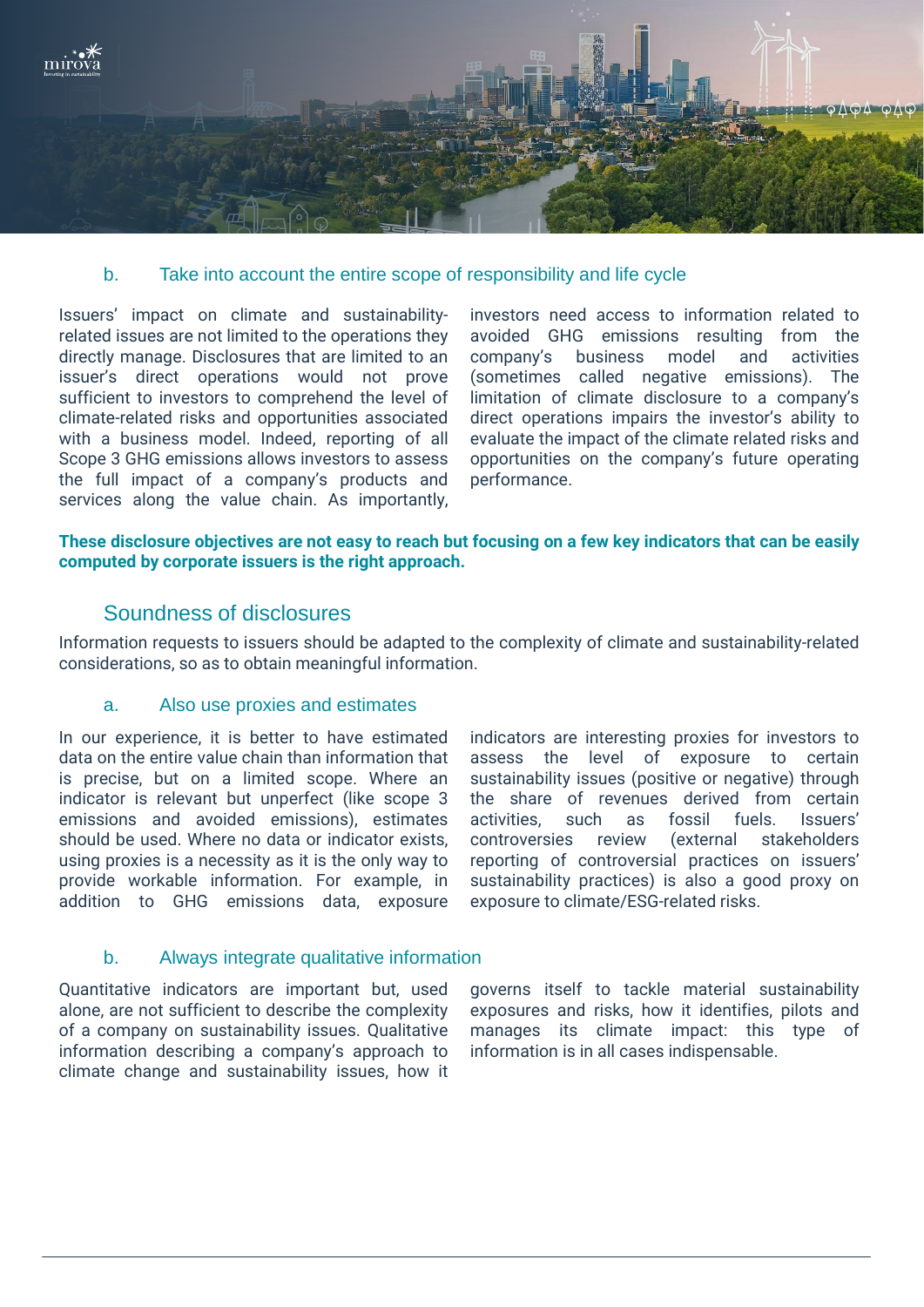

#### c. Apply a sector-specific approach

All businesses do not have the same level of impact on climate change and associated risks and opportunities for investors. However, climate change is a cross-cutting issue that is becoming so crucial for our economies that we need to understand the positioning of all businesses and a common basis of disclosures for all sectors (as per our proposal below). In this regard, qualitative sector-specific information is crucial. For instance, assessing two high climate-stakes sectors such as energy and agriculture necessitates distinct approaches:

- $\rightarrow$  For the energy sector: information on the energy mix and the impact of combustion associated with each type of fuel
- $\rightarrow$  For agriculture: information on changes in land use, utilisation of chemical inputs (fertilizers, pesticides), type of farming, etc.

## Understandability of disclosures

Sustainability disclosures and climate-related information can be displayed in many ways that will not provide useful or sufficient information for investors.

#### a. Disclose intensity figures

Absolute figures are indispensable. However, most of the time, disclosure of sustainability/ESG-related information in absolute figures does not provide meaningful information for investors. On climateinformation for instance, absolute figures of GHG emissions are most of the time difficult to interpret if they are not contextualized. We recommend

presenting them through ratios. For instance, the level of emissions can be put in perspective per activity branch, or with respect to certain financial indicators or productivity indicators (teqCO2, teqCO2/revenue, teqCO2/kWh, teqCO2/production unit etc.).

## b. Disclose information with time / sector comparison

It is often clearer when the impact of an issuer is presented with historical trends (3 years look-back period is a minimum; 5 to 10 years is ideal). A comparison to a sector average – that can be provided by brokers, data providers research analysts, also help evaluate an issuer's specific situation in the context of its sector(s) of activity. This information (data, figures, qualitative information) should be disclosed on the basis of the same methodologies used by the issuer to ensure consistency.

#### c. Transparency on methodologies, margins of error and uncertainties

Given the complexity of sustainability-related issues, we do not expect that data provided by different issuers will be directly comparable for many years, although this should remain regulators' objective. Full transparency on methodologies and estimates of potential margins of variation are therefore indispensable for investors and data analysts to gauge the quality of the disclosed data and provide a safe harbor to data/information users.

**Our recommendations are based on the pragmatic feedback of an investor dedicated to sustainability. Sustainability and climate disclosures should never become a compliance exercise. We hope that the increasing normative competition to organise these new reporting frameworks will be led by the only** priority that we should not lose sight of: the need to reconcile the search for financial performance with **the financing of a sustainable transition and its associated environmental and social benefits.**